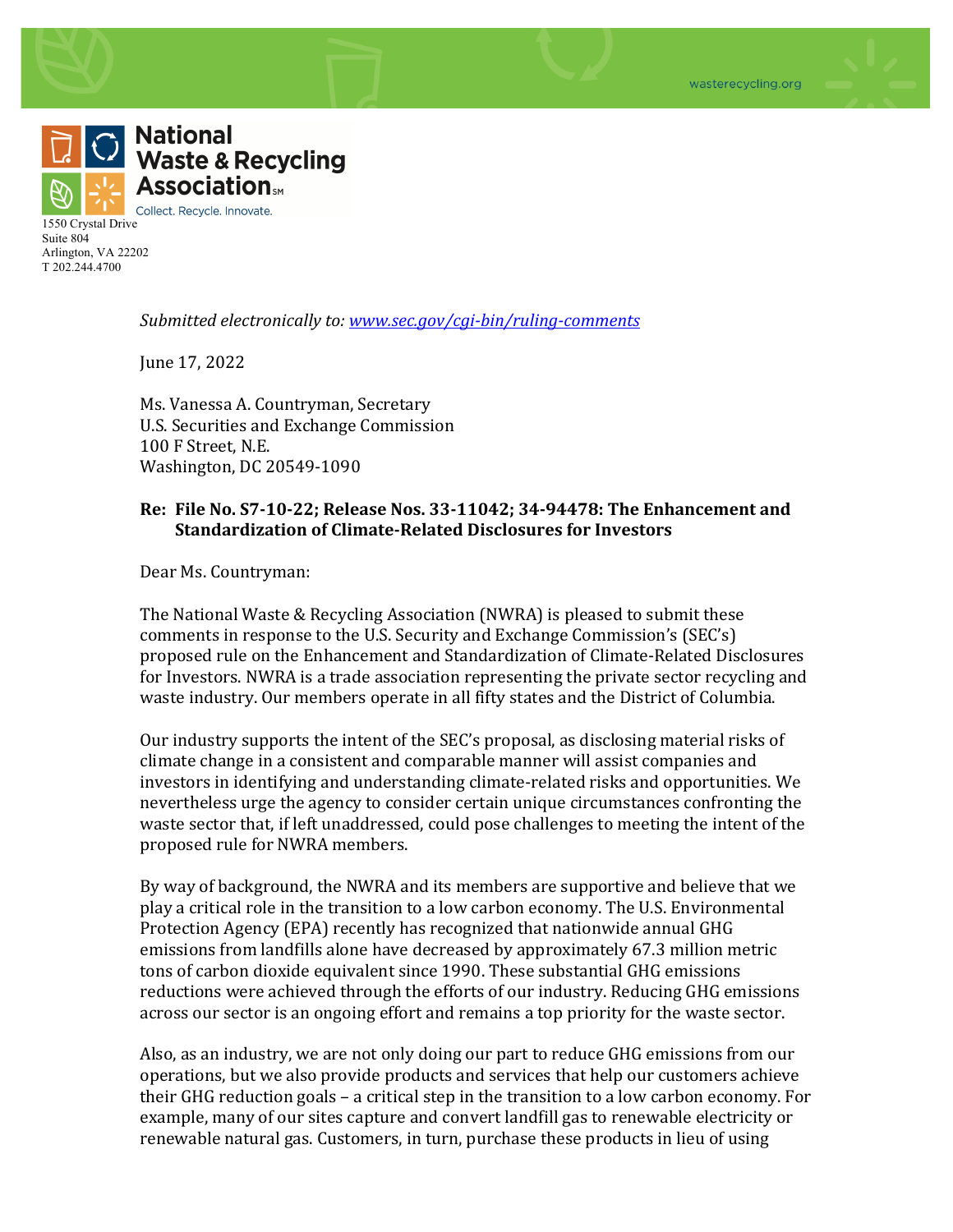NWRA – SEC Climate-related disclosures June 17, 2022 Page **2** of **3**

electricity from the grid or operating their vehicles with conventional vehicle fuels, thereby reducing their consumption of fossil-based resources. Our recycling operations also recover and return valuable commodities to the marketplace with a lower carbon footprint than their virgin raw material counterparts.

## **Unique Challenges**

For those of our members with landfills in their greenhouse gas inventories, landfills are the major source of Scope 1 emissions. Unlike Scope 1 emissions from stationary sources that can be continuously measured at a combustion source, a portion of the GHGs produced within a landfill will escape through the landfill surface, resulting in the release of fugitive emissions to the atmosphere. The direct measurement of Scope 1 fugitive landfill GHG emissions is an active and challenging area of research, particularly given that landfills are dynamic biological systems covering large areas, have significant variations in topography and climate, and contain different waste compositions.

As a result, an accepted method for the direct measurement of landfill emissions **is not currently available. Instead, Scope 1 landfill GHG emissions are estimated** based on a calculation methodology developed by the EPA. Our sector is working closely with government and academia to improve upon the reliability of these modeling tools and in evaluating emerging technologies for the direct measurement of Scope 1 fugitive landfill emissions.

## **Proposed Solutions to Unique Challenges**

Due to the inherent uncertainty and current lack of precision in calculating landfill Scope 1 emissions, however, we recommend that the SEC consider providing the following accommodations to the waste sector in the final rule:

- It is unclear to our industry whether Scope 1 landfill GHG modeled emissions will meet SEC requirements for disclosure or meet requirements for attestation at a "reasonable assurance" level. Given our reliance on estimates and data needed for Scope 1 emissions reporting that are outside of our sector's control, we recommend that the SEC consider providing a safe harbor to landfill operators from liability for estimated Scope 1 emissions disclosures as the methodology and measurement of fugitive landfill emissions continues to evolve.
- Many waste sector stakeholders already report and obtain third party limited assurances for Scope 1 and 2 emissions disclosures on a voluntary basis, and the timeframe to efficiently prepare these data currently lags financial disclosures by up to six months. This lag is primarily due to the relatively complex calculation methodologies that are currently being used to model landfill emissions - the amount of data and engineering analysis necessary to reduce the level of inherent uncertainty in the estimation methodologies gives rise to a more dynamic process than could be expected of financial reporting. The dynamic nature of estimation methodologies also means that providing an estimated  $Q4$  emissions rate into the annual disclosures could yield significantly different results than the results estimated otherwise. Obtaining attestation at a reasonable assurance level adds further burden to the process. As such, SEC should consider allowing certain companies to report their climate-related disclosures later in the year separate from Form 10-K or to disclose climate-related data for a given year on the Form 10-K for the following year.